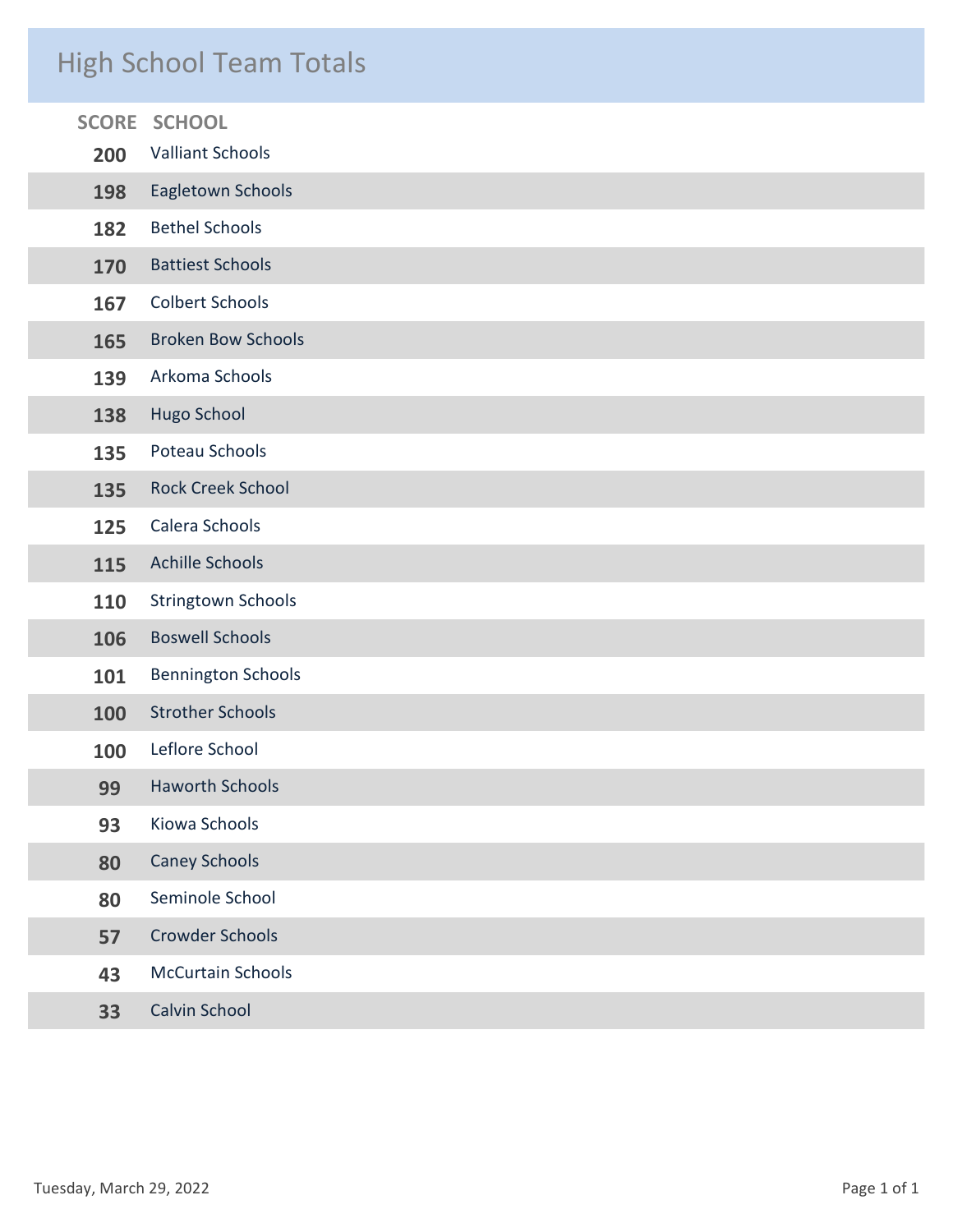# High School Female Individuals

|    | <b>SCORE TIEBREAK</b> | <b>NAME</b>            | <b>SCHOOL</b>             |
|----|-----------------------|------------------------|---------------------------|
| 21 | $12 - 0 - 2$          | Kylee Nunneley         | <b>Bethel Schools</b>     |
| 21 | $9 - 4 - 4$           | <b>Megan Price</b>     | Eagletown Schools         |
| 21 | $0 - 17 - 1$          | <b>SYDNEY TYLER</b>    | <b>Valliant Schools</b>   |
| 20 | $1 - 1 - 5$           | Kayedence England      | Eagletown Schools         |
| 19 | $3 - 1 - 3$           | Lauren Trevino         | Eagletown Schools         |
| 18 | $5 - 5 - 3$           | Danella Maness         | <b>Broken Bow Schools</b> |
| 18 | $0 - 2 - 1$           | Kiarra Butler          | Arkoma Schools            |
| 17 | $2 - 4 - 4$           | <b>Terah Gist</b>      | Eagletown Schools         |
| 17 | $0 - 3 - 2$           | <b>Trenyce Noah</b>    | <b>Battiest Schools</b>   |
| 17 | $0 - 1 - 0$           | Emmah Wilson           | <b>Colbert Schools</b>    |
| 16 | $4 - 1 - 2$           | Charley Johnston       | <b>Colbert Schools</b>    |
| 16 | $3 - 4 - 2$           | <b>AVERIE BAIN</b>     | <b>Valliant Schools</b>   |
| 16 | $2 - 3 - 1$           | Anna Drinkard          | Hugo School               |
| 16 | $1 - 0 - 0$           | Trinity Beazer         | <b>Colbert Schools</b>    |
| 16 | $0 - 3 - 1$           | Presley McClintock     | <b>Bethel Schools</b>     |
| 16 | $0 - 2 - 0$           | Reagan Holloway        | <b>Rock Creek School</b>  |
| 16 | $0 - 0 - 6$           | Emili Underwood        | <b>Bennington Schools</b> |
| 15 | $0 - 1 - 2$           | Marissa Williams       | <b>Battiest Schools</b>   |
| 15 | $0 - 1 - 1$           | Paityn Seiger          | <b>Bethel Schools</b>     |
| 14 | $2 - 1 - 4$           | <b>Tayler Trapp</b>    | <b>Valliant Schools</b>   |
| 14 | $1 - 2 - 1$           | <b>RUSSIA SMITH</b>    | <b>Valliant Schools</b>   |
| 13 | $1 - 1 - 4$           | <b>Trinity Hamby</b>   | <b>Achille Schools</b>    |
| 12 | $0 - 4 - 0$           | Lila Barnes            | Achille Schools           |
| 12 | $0 - 3 - 0$           | Jacy McGill            | <b>Colbert Schools</b>    |
| 12 | $0 - 1 - 1$           | Raegan Robinson        | <b>Haworth Schools</b>    |
| 12 | $0 - 0 - 1$           | Erika Blanchard        | Seminole School           |
| 11 | $0 - 2 - 0$           | Chorda Bernett         | Hugo School               |
| 11 | $0 - 0 - 1$           | Kylie Oliver           | <b>McCurtain Schools</b>  |
| 10 | $0 - 1 - 1$           | <b>CURSTEN WHEELER</b> | <b>Valliant Schools</b>   |
| 10 | $0 - 1 - 0$           | Sara Ellis             | Leflore School            |
| 9  | $0 - 4 - 3$           | Lillabeth Milam        | Hugo School               |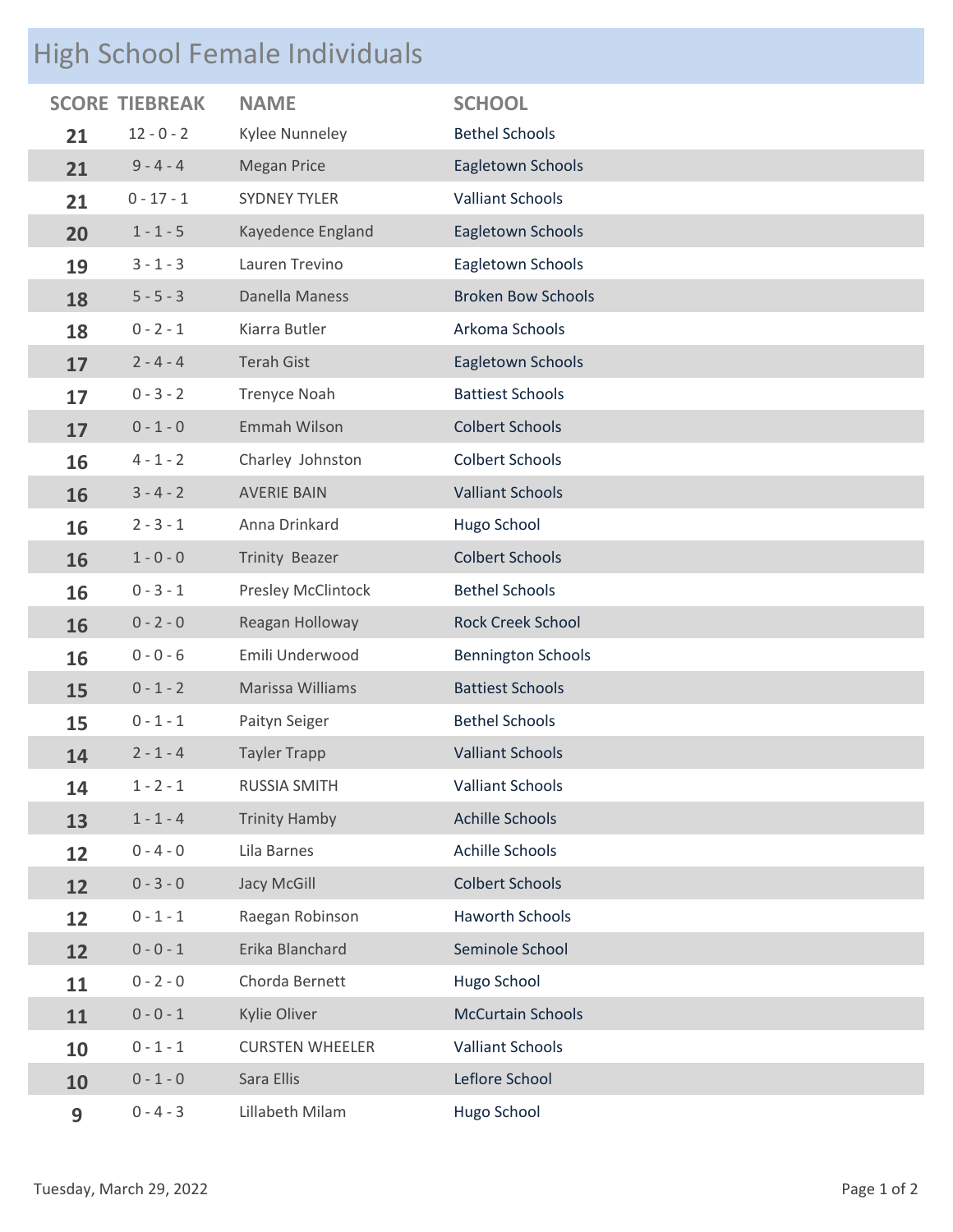|                | <b>SCORE TIEBREAK</b> | <b>NAME</b>            | <b>SCHOOL</b>             |
|----------------|-----------------------|------------------------|---------------------------|
| 9              | $0 - 1 - 1$           | <b>Tori Marable</b>    | <b>Battiest Schools</b>   |
| 9              | $0 - 1 - 0$           | Anniston Baker         | Poteau Schools            |
| 8              | $1 - 0 - 1$           | Allayna Knight         | <b>Rock Creek School</b>  |
| 7              | $1 - 0 - 0$           | Carlee Gilbert         | <b>Stringtown Schools</b> |
| 5              | $0 - 1 - 0$           | <b>Charity Elliott</b> | <b>Broken Bow Schools</b> |
| 5              | $0 - 0 - 0$           | <b>Tatum Fancher</b>   | Hugo School               |
| 5              | $0 - 0 - 0$           | <b>Rainey Tubbs</b>    | <b>Broken Bow Schools</b> |
| 4              | $0 - 0 - 1$           | Abby Kolb              | Arkoma Schools            |
| $\overline{4}$ | $0 - 0 - 0$           | Dayla Coker            | <b>Bennington Schools</b> |
| 4              | $0 - 0 - 0$           | Jaylee Wills           | Kiowa Schools             |
| $\overline{4}$ | $0 - 0 - 0$           | <b>Denise Yaws</b>     | <b>McCurtain Schools</b>  |
| 3              | $0 - 0 - 0$           | Shelby Nelson          | Calera Schools            |
| $\overline{2}$ | $0 - 0 - 1$           | Kanyon Hunter          | Calera Schools            |
| $\overline{2}$ | $0 - 0 - 0$           | Kansas West            | <b>Boswell Schools</b>    |
| $\mathbf{1}$   | $0 - 0 - 0$           | <b>Scarlett Amos</b>   | Seminole School           |
| $\mathbf{1}$   | $0 - 0 - 0$           | <b>Brooke Crenshaw</b> | <b>Rock Creek School</b>  |
| $\mathbf{1}$   | $0 - 0 - 0$           | Megan Miller           | Calera Schools            |
| 1              | $0 - 0 - 0$           | Maici Rowland          | Kiowa Schools             |
| $\mathbf{1}$   | $0 - 0 - 0$           | Shayla Williams        | <b>Rock Creek School</b>  |
| $\mathbf{0}$   | $0 - 0 - 0$           | Katlynn Blaylock       | <b>McCurtain Schools</b>  |
| 0              | $0 - 0 - 0$           | Ella Stone             | Kiowa Schools             |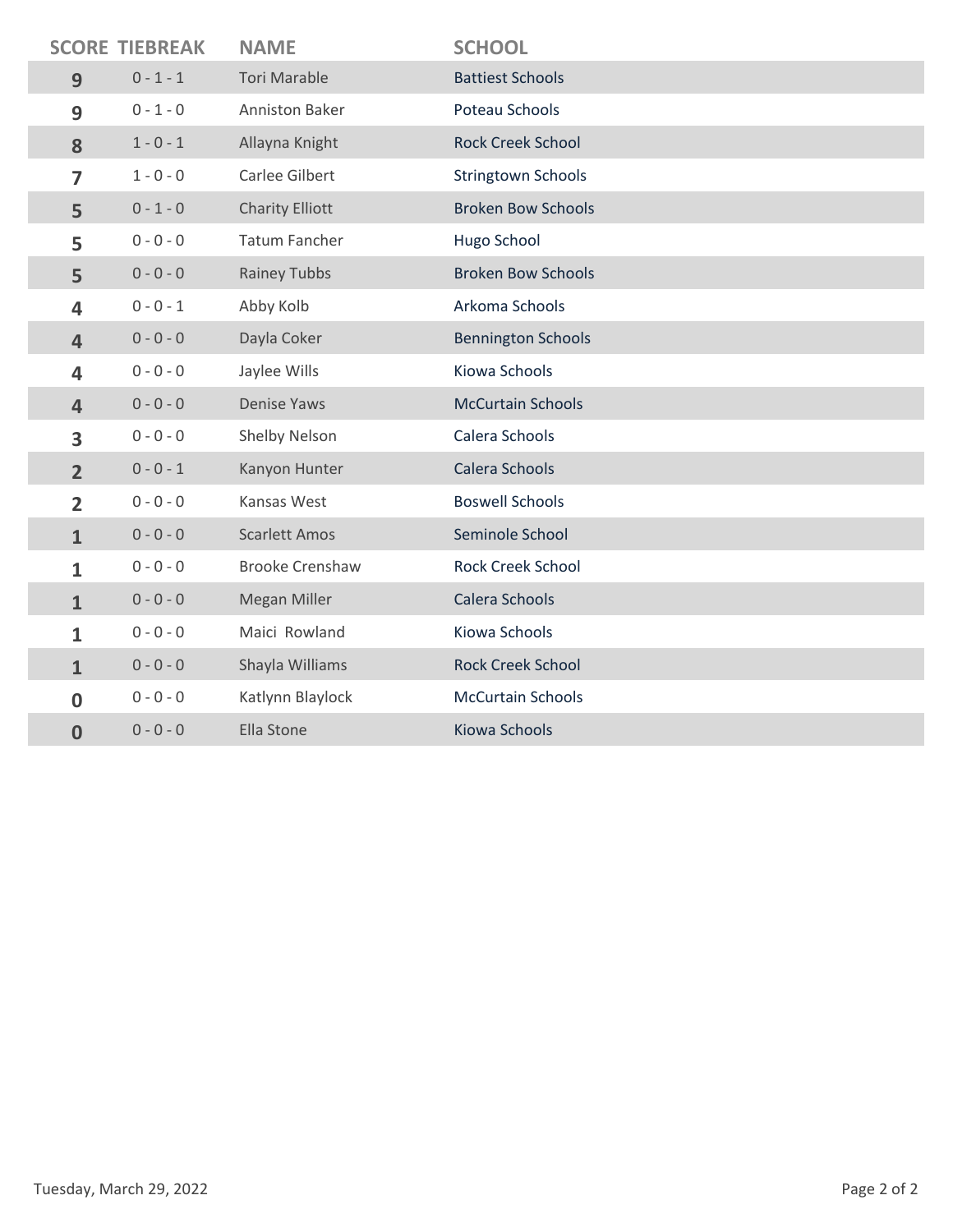## High School Male Individuals

|    | <b>SCORE TIEBREAK</b> | <b>NAME</b>          | <b>SCHOOL</b>             |
|----|-----------------------|----------------------|---------------------------|
| 24 | $2 - 22 - 0$          | Luke Thompson        | <b>Stringtown Schools</b> |
| 23 | $23 - 0 - 0$          | <b>Bryce Wright</b>  | <b>Bethel Schools</b>     |
| 23 | $11 - 2 - 10$         | Caleb Leonard        | Eagletown Schools         |
| 22 | $16 - 0 - 4$          | Colton Ingersoll     | <b>Bethel Schools</b>     |
| 22 | $13 - 1 - 2$          | <b>JANSAN STOREY</b> | <b>Valliant Schools</b>   |
| 22 | $5 - 7 - 3$           | Brayden Morehead     | <b>Valliant Schools</b>   |
| 22 | $3 - 3 - 2$           | Jordan Creel         | Hugo School               |
| 22 | $1 - 0 - 19$          | HAYZN HARMON         | <b>Valliant Schools</b>   |
| 22 | $0 - 15 - 5$          | <b>CLAYTON IVEY</b>  | <b>Valliant Schools</b>   |
| 22 | $0 - 15 - 4$          | Zane Leforce         | <b>Battiest Schools</b>   |
| 22 | $0 - 8 - 14$          | Kody Pruitt          | <b>Bennington Schools</b> |
| 21 | $14 - 0 - 0$          | Tate Boyd            | <b>Colbert Schools</b>    |
| 21 | $6 - 3 - 1$           | Kody Coyle           | Poteau Schools            |
| 21 | $6 - 3 - 1$           | <b>Easton Smith</b>  | Arkoma Schools            |
| 21 | $4 - 8 - 3$           | Ty Yarbrough         | Stringtown Schools        |
| 21 | $3 - 9 - 3$           | Kaden Weger          | Calera Schools            |
| 21 | $3 - 6 - 2$           | Rylan McPeak         | <b>Broken Bow Schools</b> |
| 21 | $2 - 1 - 17$          | Benjamin Hudson      | Eagletown Schools         |
| 21 | $2 - 1 - 17$          | <b>Todd Mathews</b>  | Eagletown Schools         |
| 21 | $0 - 7 - 5$           | Nick Vaughn          | Poteau Schools            |
| 21 | $0 - 3 - 0$           | Andrew Gilbert       | <b>Rock Creek School</b>  |
| 21 | $0 - 2 - 14$          | Jagger Smith         | <b>Broken Bow Schools</b> |
| 21 | $0 - 1 - 1$           | Cayson Moss          | <b>Valliant Schools</b>   |
| 21 | $0 - 0 - 9$           | Casey Angel          | <b>Achille Schools</b>    |
| 21 | $0 - 0 - 4$           | <b>DANIEL MORRIS</b> | <b>Valliant Schools</b>   |
| 20 | $6 - 4 - 1$           | Kix Fenton           | Poteau Schools            |
| 20 | $5 - 1 - 6$           | Ryder Hardaway       | <b>Battiest Schools</b>   |
| 20 | $3 - 1 - 5$           | Charlie McKinney     | Calera Schools            |
| 20 | $2 - 7 - 4$           | Chauncey Owens       | <b>Broken Bow Schools</b> |
| 20 | $2 - 7 - 0$           | Jimmy Gentry         | Seminole School           |
| 20 | $0 - 2 - 7$           | Dylan Marsh          | <b>Broken Bow Schools</b> |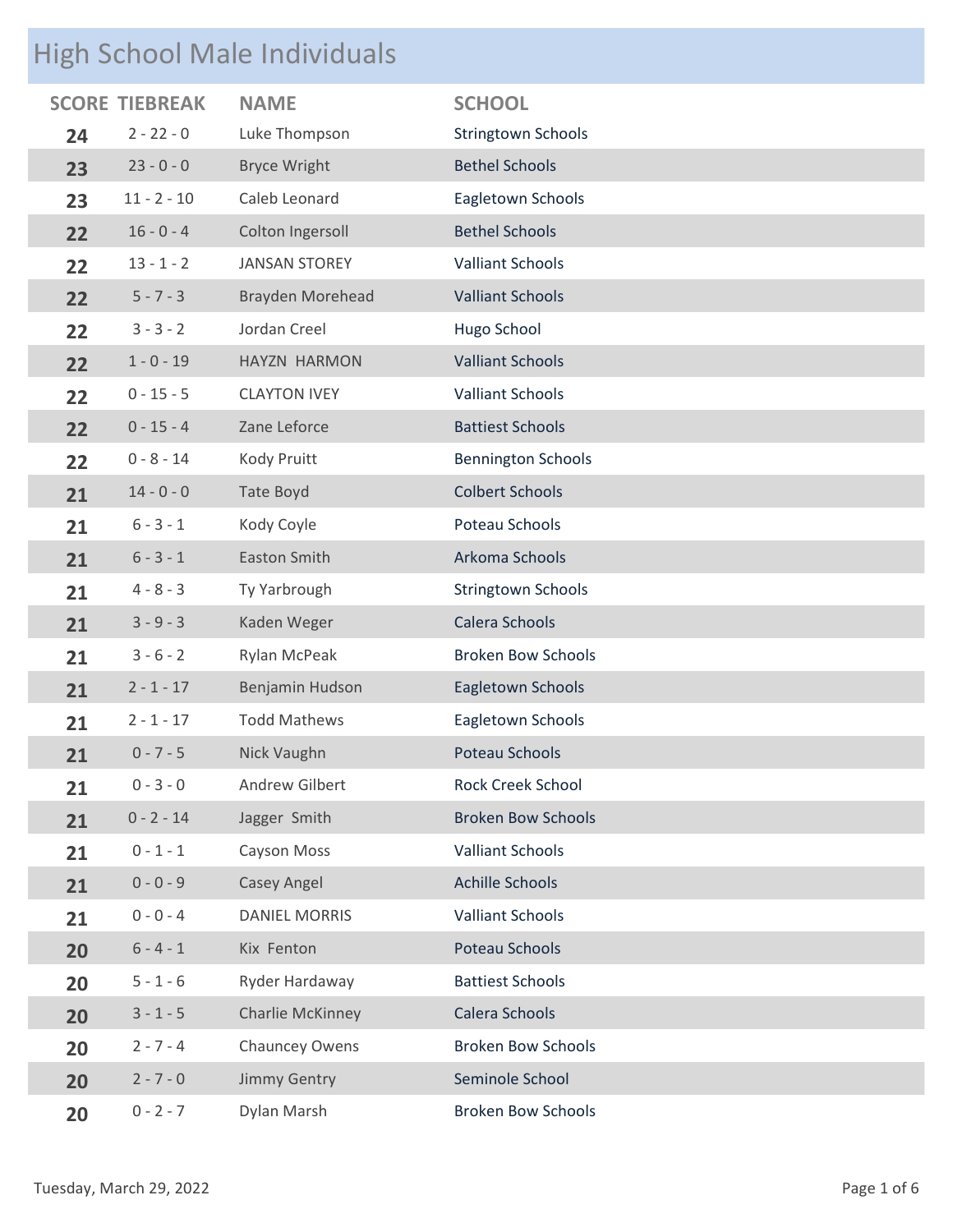|    | <b>SCORE TIEBREAK</b> | <b>NAME</b>            | <b>SCHOOL</b>             |
|----|-----------------------|------------------------|---------------------------|
| 20 | $0 - 1 - 12$          | Seth Plemmons          | <b>Battiest Schools</b>   |
| 19 | $7 - 0 - 0$           | Gauge Parker           | <b>Crowder Schools</b>    |
| 19 | $4 - 2 - 3$           | <b>ETHAN BROWNING</b>  | <b>Valliant Schools</b>   |
| 19 | $3 - 7 - 8$           | Ricky Lawler           | <b>Broken Bow Schools</b> |
| 19 | $1 - 4 - 3$           | <b>Colton Campbell</b> | <b>Bethel Schools</b>     |
| 19 | $0 - 1 - 5$           | Ronnie Parks           | Eagletown Schools         |
| 19 | $0 - 1 - 2$           | Lucas Siebman          | <b>Colbert Schools</b>    |
| 19 | $0 - 0 - 5$           | Chris Fogle            | <b>Bennington Schools</b> |
| 19 | $0 - 0 - 3$           | Hunter Harmon          | Arkoma Schools            |
| 18 | $9 - 0 - 3$           | Garrett Bacon          | <b>Boswell Schools</b>    |
| 18 | $6 - 0 - 0$           | <b>Makade Bivins</b>   | Eagletown Schools         |
| 18 | $6 - 0 - 0$           | Austin Lewis           | <b>Colbert Schools</b>    |
| 18 | $3 - 1 - 3$           | <b>Travis Woolsey</b>  | <b>Strother Schools</b>   |
| 18 | $2 - 4 - 0$           | Garrett Crouch         | Hugo School               |
| 18 | $2 - 0 - 6$           | Payton Williams        | <b>Stringtown Schools</b> |
| 18 | $1 - 1 - 5$           | Kadence Bird           | Achille Schools           |
| 18 | $1 - 0 - 5$           | Landon Cathey          | <b>Broken Bow Schools</b> |
| 18 | $0 - 5 - 0$           | <b>Riley Smith</b>     | <b>Battiest Schools</b>   |
| 18 | $0 - 4 - 8$           | Jordan Karich          | Arkoma Schools            |
| 18 | $0 - 1 - 3$           | Jaxon Jennings         | <b>Broken Bow Schools</b> |
| 18 | $0 - 1 - 1$           | Lucas Loyd             | Bethel Schools            |
| 18 | $0 - 1 - 0$           | Will Winnett           | <b>Colbert Schools</b>    |
| 18 | $0 - 0 - 0$           | Nate Doshier           | Poteau Schools            |
| 18 | $0 - 0 - 0$           | Dalton Howard          | Achille Schools           |
| 17 | $7 - 0 - 0$           | Chris Johnson          | <b>Strother Schools</b>   |
| 17 | $3 - 2 - 1$           | Cole Clardy            | <b>Haworth Schools</b>    |
| 17 | $1 - 7 - 1$           | Chandler Kelley        | Kiowa Schools             |
| 17 | $1 - 2 - 2$           | Brannon Williams       | <b>Bennington Schools</b> |
| 17 | $1 - 0 - 6$           | <b>Carson Gills</b>    | <b>Battiest Schools</b>   |
| 17 | $1 - 0 - 0$           | Keaton Laster          | Eagletown Schools         |
| 17 | $0 - 1 - 4$           | Hunter Smith           | <b>Strother Schools</b>   |
| 17 | $0 - 1 - 0$           | Tabor Ribera           | <b>Boswell Schools</b>    |
| 17 | $0 - 0 - 2$           | Koty Evans             | Eagletown Schools         |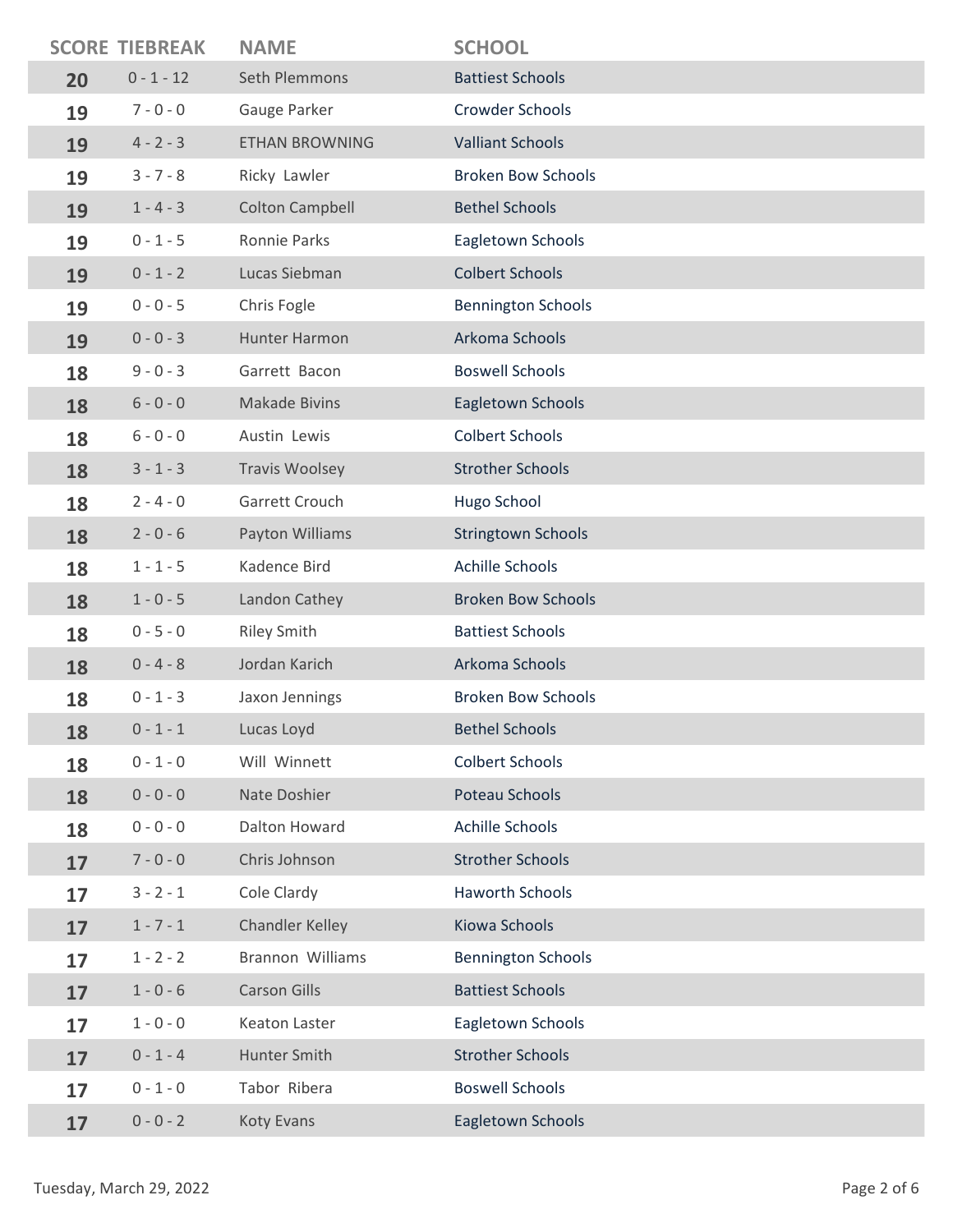|    | <b>SCORE TIEBREAK</b> | <b>NAME</b>             | <b>SCHOOL</b>             |
|----|-----------------------|-------------------------|---------------------------|
| 16 | $5 - 0 - 1$           | Carl Brake              | Arkoma Schools            |
| 16 | $4 - 0 - 1$           | Ty LeMaster             | Poteau Schools            |
| 16 | $3 - 1 - 2$           | Rodey Lawrence          | <b>Broken Bow Schools</b> |
| 16 | $2 - 1 - 0$           | <b>Traven Sumpter</b>   | Leflore School            |
| 16 | $2 - 0 - 6$           | <b>Hunter Lattimore</b> | Leflore School            |
| 16 | $2 - 0 - 4$           | <b>Garrett Gambill</b>  | <b>Bethel Schools</b>     |
| 16 | $1 - 2 - 1$           | Jack Graham             | Arkoma Schools            |
| 16 | $1 - 0 - 3$           | Waylon Sturgill         | <b>Bethel Schools</b>     |
| 16 | $0 - 6 - 0$           | <b>NOAH GUEST</b>       | <b>Valliant Schools</b>   |
| 16 | $0 - 1 - 1$           | Wes Gurney              | <b>Bethel Schools</b>     |
| 16 | $0 - 1 - 0$           | Cason Knox              | <b>Battiest Schools</b>   |
| 16 | $0 - 0 - 3$           | Jessie Gardener         | <b>Boswell Schools</b>    |
| 16 | $0 - 0 - 1$           | <b>Blaine Plemmons</b>  | <b>Battiest Schools</b>   |
| 16 | $0 - 0 - 0$           | Griffin Behrens         | <b>Colbert Schools</b>    |
| 15 | $4 - 0 - 1$           | Micah Belt              | Kiowa Schools             |
| 15 | $2 - 0 - 4$           | <b>Kole Childers</b>    | <b>Bethel Schools</b>     |
| 15 | $2 - 0 - 4$           | William Otts            | Arkoma Schools            |
| 15 | $1 - 1 - 1$           | <b>Gus Bagby</b>        | <b>Caney Schools</b>      |
| 15 | $1 - 0 - 3$           | Jance Allen             | <b>Haworth Schools</b>    |
| 15 | $1 - 0 - 1$           | Korey Lovell            | <b>McCurtain Schools</b>  |
| 15 | $1 - 0 - 0$           | Eric Tucker             | Poteau Schools            |
| 15 | $0 - 1 - 7$           | <b>Triaton Cantrell</b> | <b>Battiest Schools</b>   |
| 15 | $0 - 0 - 0$           | <b>Travis Barton</b>    | Poteau Schools            |
| 15 | $0 - 0 - 0$           | Kolyn Dawson            | <b>Rock Creek School</b>  |
| 15 | $0 - 0 - 0$           | Jakeb Doughty           | <b>Bethel Schools</b>     |
| 15 | $0 - 0 - 0$           | Caleb Long              | <b>Haworth Schools</b>    |
| 15 | $0 - 0 - 0$           | <b>Brendon Wofford</b>  | Hugo School               |
| 14 | $8 - 1 - 1$           | Eli Nelson              | Calera Schools            |
| 14 | $5 - 2 - 3$           | Zack Vaughn             | Poteau Schools            |
| 14 | $3 - 0 - 0$           | Jonah Gilbert           | <b>Rock Creek School</b>  |
| 14 | $2 - 2 - 0$           | <b>MASON KEELEING</b>   | <b>Valliant Schools</b>   |
| 14 | $2 - 0 - 0$           | Griffen Young           | Seminole School           |
| 14 | $1 - 3 - 1$           | Ty Muzzy                | Crowder Schools           |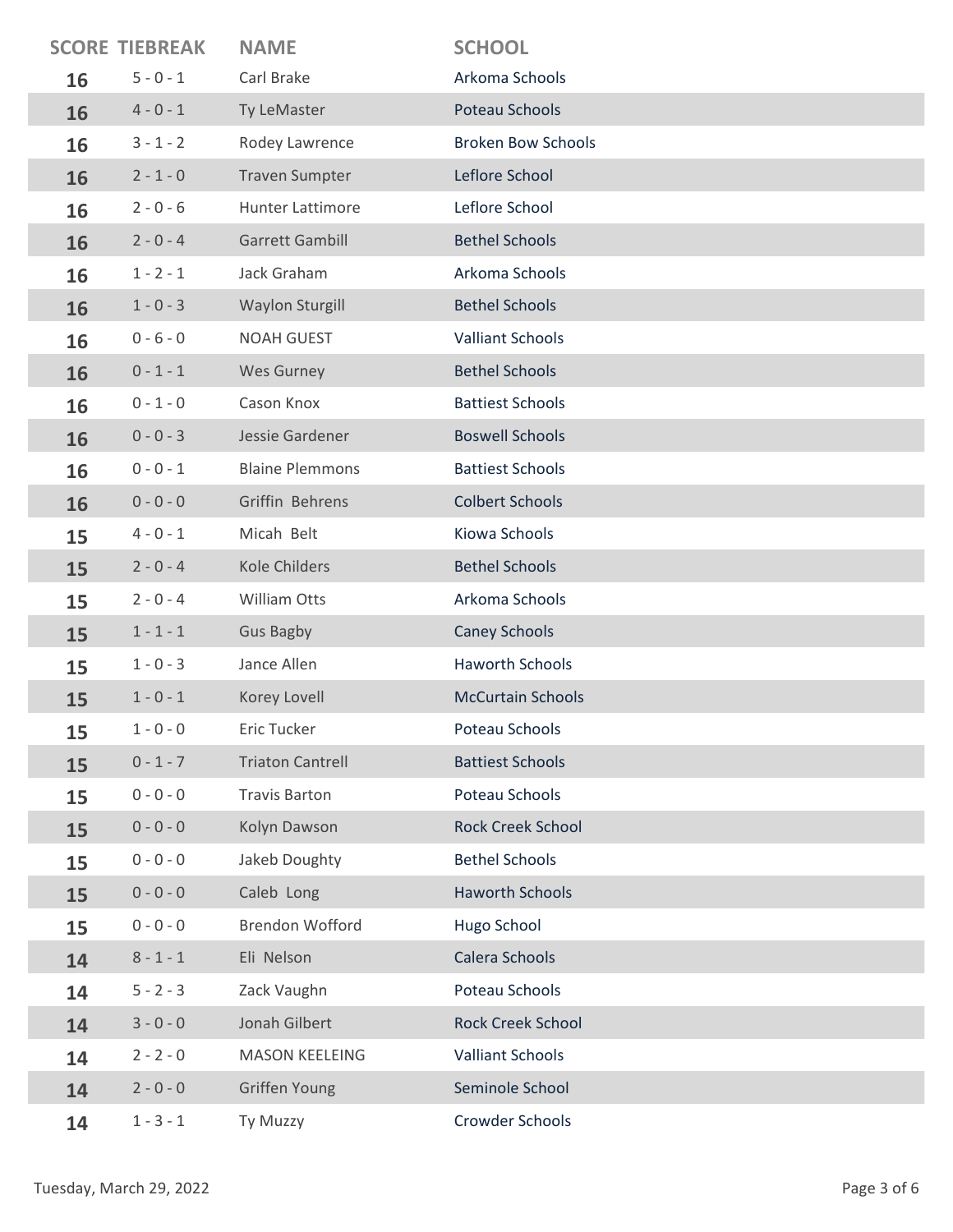|    | <b>SCORE TIEBREAK</b> | <b>NAME</b>            | <b>SCHOOL</b>             |
|----|-----------------------|------------------------|---------------------------|
| 14 | $1 - 1 - 0$           | <b>Isaiah Ratcliff</b> | <b>Stringtown Schools</b> |
| 14 | $1 - 0 - 0$           | Chance Rockey          | Calvin School             |
| 14 | $1 - 0 - 0$           | Zane Trent             | Calera Schools            |
| 14 | $0 - 2 - 5$           | <b>COLTON MATLOCK</b>  | <b>Valliant Schools</b>   |
| 14 | $0 - 2 - 0$           | Cooper Newman          | Leflore School            |
| 14 | $0 - 0 - 3$           | Kaden Wilkes           | Eagletown Schools         |
| 14 | $0 - 0 - 0$           | Henry Lively           | <b>Boswell Schools</b>    |
| 13 | $4 - 3 - 1$           | Lariat Morgan          | Caney Schools             |
| 13 | $3 - 3 - 1$           | Coban Winsett          | <b>Bethel Schools</b>     |
| 13 | $3 - 2 - 1$           | Charlie Conn           | Calvin School             |
| 13 | $2 - 0 - 1$           | Coy Rosenquist         | <b>Haworth Schools</b>    |
| 13 | $0 - 2 - 1$           | Jaxon Wills            | Kiowa Schools             |
| 13 | $0 - 2 - 0$           | Jensen Phillips        | Calera Schools            |
| 13 | $0 - 1 - 3$           | Zane Cooper            | <b>McCurtain Schools</b>  |
| 13 | $0 - 1 - 2$           | Cooper Blackburn       | Calera Schools            |
| 13 | $0 - 1 - 1$           | Kace McDonald          | <b>Battiest Schools</b>   |
| 13 | $0 - 1 - 1$           | <b>Daustin Thomas</b>  | <b>Crowder Schools</b>    |
| 13 | $0 - 0 - 0$           | Caden Schaffer         | <b>Battiest Schools</b>   |
| 13 | $0 - 0 - 0$           | Jimmy Wigington        | <b>Rock Creek School</b>  |
| 12 | $2 - 0 - 0$           | Remington Boone        | <b>Bethel Schools</b>     |
| 12 | $2 - 0 - 0$           | Pason Johnson          | Rock Creek School         |
| 12 | $2 - 0 - 0$           | <b>William Moore</b>   | <b>Strother Schools</b>   |
| 12 | $1 - 1 - 2$           | Kamden Edge            | <b>Boswell Schools</b>    |
| 12 | $1 - 1 - 2$           | Aidan Hosteller        | Hugo School               |
| 12 | $1 - 1 - 0$           | Jaron Burnett          | Calera Schools            |
| 12 | $1 - 1 - 0$           | Kalobe Hudlow          | Leflore School            |
| 12 | $1 - 0 - 2$           | Rabbit Holley          | Leflore School            |
| 12 | $0 - 2 - 1$           | Rylan Bullard          | Poteau Schools            |
| 12 | $0 - 2 - 0$           | <b>Conner Scaffer</b>  | <b>Battiest Schools</b>   |
| 12 | $0 - 1 - 2$           | <b>Talan Shannon</b>   | Kiowa Schools             |
| 12 | $0 - 0 - 0$           | Connor Thompson        | <b>Bennington Schools</b> |
| 11 | $3 - 1 - 1$           | <b>Brett Hoffman</b>   | Poteau Schools            |
| 11 | $3 - 0 - 3$           | <b>Tyler Hummel</b>    | <b>Stringtown Schools</b> |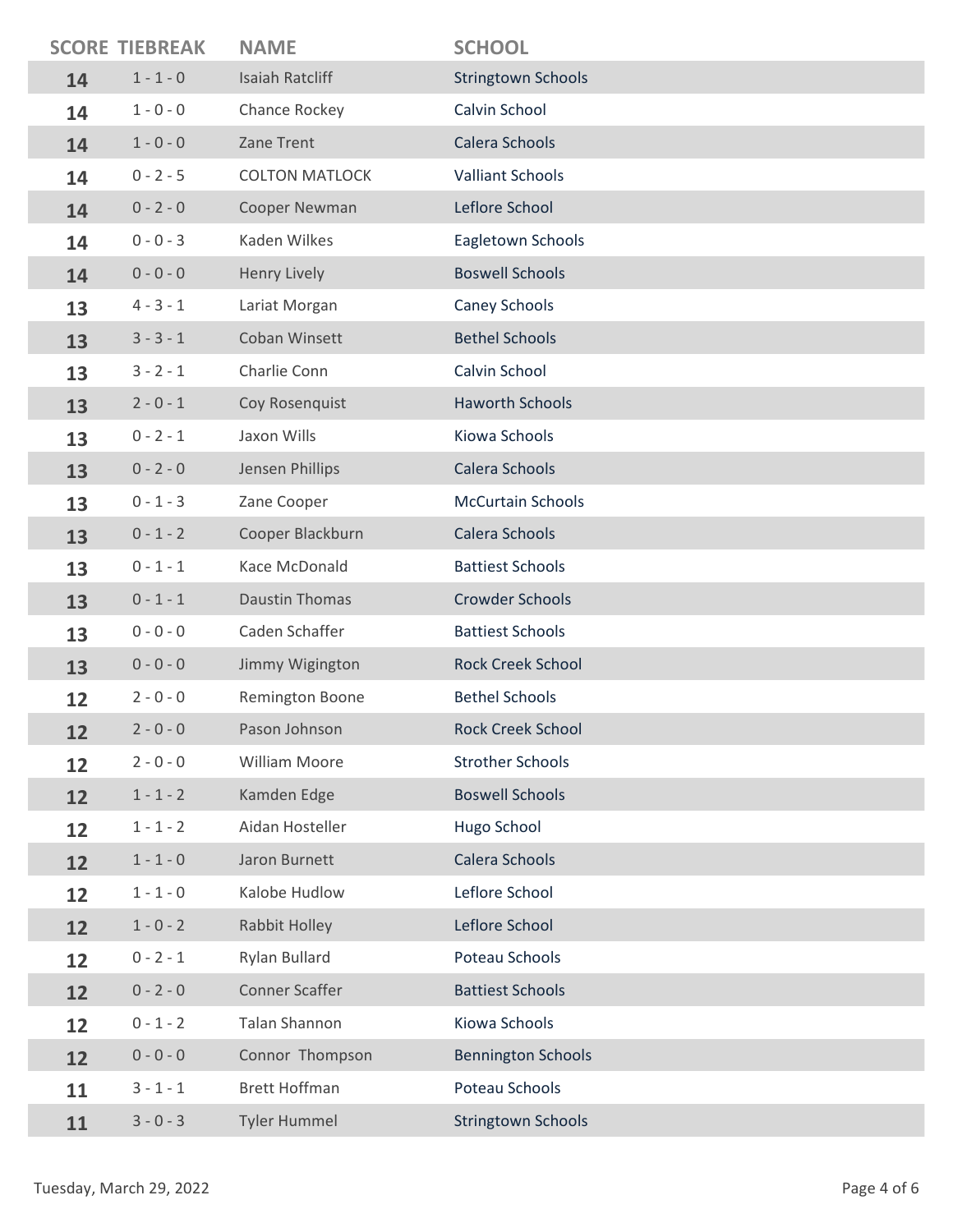|                         | <b>SCORE TIEBREAK</b> | <b>NAME</b>          | <b>SCHOOL</b>             |
|-------------------------|-----------------------|----------------------|---------------------------|
| 11                      | $0 - 5 - 0$           | Hunter Jackson       | Caney Schools             |
| 11                      | $0 - 2 - 0$           | Case Setzer          | Hugo School               |
| 11                      | $0 - 1 - 0$           | Hunter Cox           | <b>Haworth Schools</b>    |
| 11                      | $0 - 1 - 0$           | Zach Fuller          | Hugo School               |
| 11                      | $0 - 1 - 0$           | Payton Griffin       | Seminole School           |
| 11                      | $0 - 0 - 2$           | Cash Clardy          | <b>Haworth Schools</b>    |
| 11                      | $0 - 0 - 1$           | Evan Hatridge        | Kiowa Schools             |
| 11                      | $0 - 0 - 1$           | J.W. Raqan           | <b>Crowder Schools</b>    |
| 11                      | $0 - 0 - 0$           | <b>Matthew Moore</b> | Arkoma Schools            |
| 10                      | $2 - 0 - 0$           | <b>Austin Emory</b>  | Leflore School            |
| 10                      | $1 - 0 - 0$           | Gabe Fiegener        | <b>Strother Schools</b>   |
| 10                      | $1 - 0 - 0$           | Judd McAlester       | Kiowa Schools             |
| 10                      | $0 - 2 - 0$           | <b>Westin Durant</b> | Leflore School            |
| 10                      | $0 - 1 - 0$           | Garrett Taylor       | <b>Colbert Schools</b>    |
| 10                      | $0 - 0 - 1$           | Cooper McClendon     | Kiowa Schools             |
| 10                      | $0 - 0 - 0$           | Duncan Bennett       | Seminole School           |
| 10                      | $0 - 0 - 0$           | Kyler Cheshier       | <b>Boswell Schools</b>    |
| 9                       | $2 - 3 - 0$           | Brandon Anderson     | <b>Boswell Schools</b>    |
| 9                       | $0 - 1 - 0$           | Joseph Mason         | <b>Strother Schools</b>   |
| 9                       | $0 - 1 - 0$           | Carson Morgan        | Seminole School           |
| 9                       | $0 - 0 - 2$           | Elijah Norman        | <b>Battiest Schools</b>   |
| 9                       | $0 - 0 - 1$           | Phillie Gossett      | <b>Caney Schools</b>      |
| 9                       | $0 - 0 - 0$           | Blake Thompson       | <b>Stringtown Schools</b> |
| 9                       | $0 - 0 - 0$           | Hayden Wills         | <b>Caney Schools</b>      |
| 8                       | $3 - 1 - 4$           | Klay Brinkley        | Arkoma Schools            |
| 8                       | $0 - 2 - 1$           | Lane Worthington     | <b>Achille Schools</b>    |
| 8                       | $0 - 2 - 0$           | Jaden Schafer        | <b>Rock Creek School</b>  |
| 8                       | $0 - 1 - 4$           | Cinch Morgan         | <b>Caney Schools</b>      |
| 8                       | $0 - 1 - 2$           | Patrick Ingram       | Rock Creek School         |
| 8                       | $0 - 0 - 0$           | Kayden Payne         | Hugo School               |
| $\overline{7}$          | $1 - 0 - 0$           | Denim Brown          | Leflore School            |
| $\overline{7}$          | $1 - 0 - 0$           | Jake Stephens        | <b>Bethel Schools</b>     |
| $\overline{\mathbf{z}}$ | $0 - 0 - 0$           | Kanyon Packwood      | <b>Boswell Schools</b>    |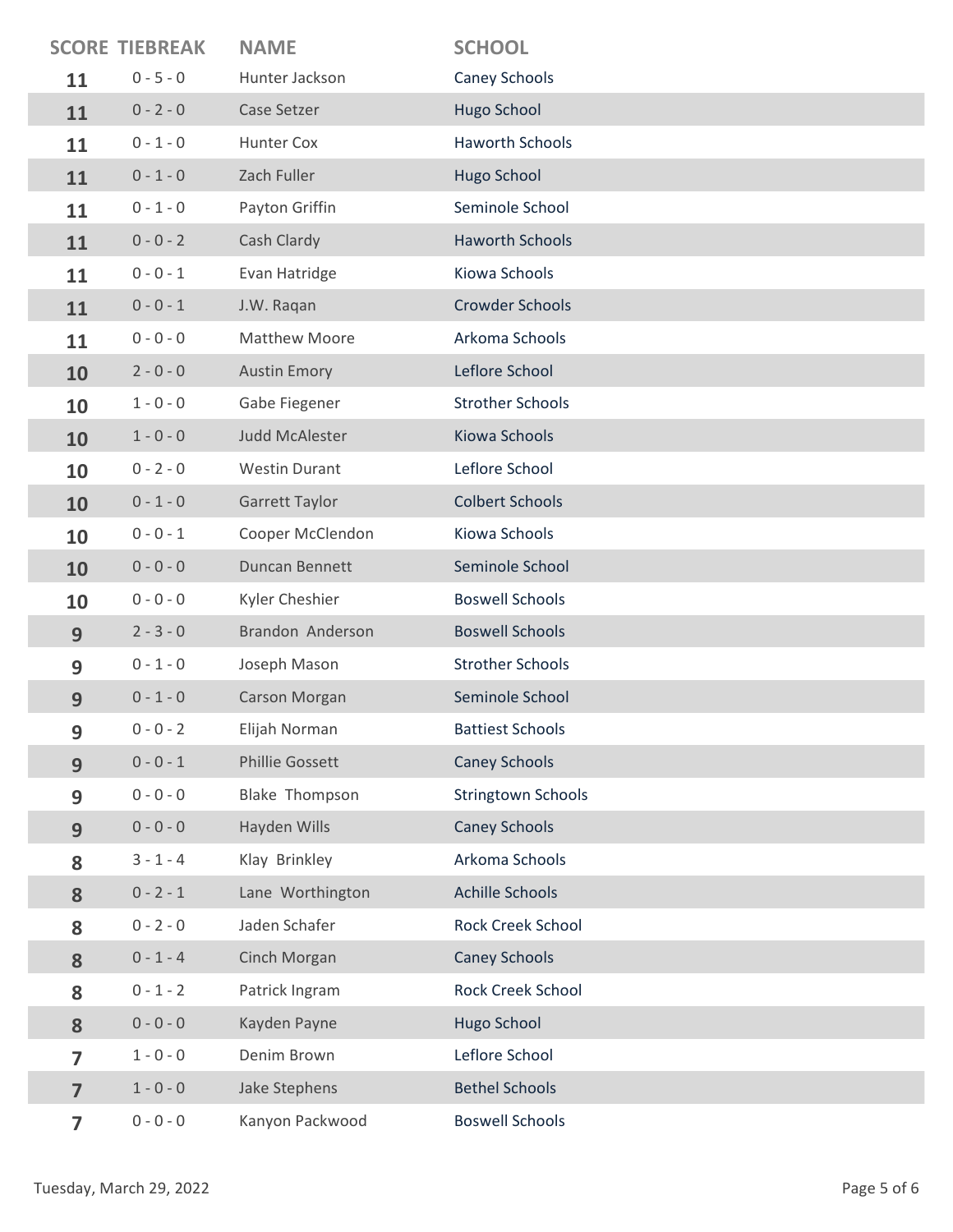|                | <b>SCORE TIEBREAK</b> | <b>NAME</b>          | <b>SCHOOL</b>             |
|----------------|-----------------------|----------------------|---------------------------|
| 7              | $0 - 0 - 0$           | Layton Wheat         | Leflore School            |
| 6              | $0 - 0 - 1$           | Aaron Lemmones       | Calera Schools            |
| 6              | $0 - 0 - 0$           | Lane Allman          | <b>Stringtown Schools</b> |
| 6              | $0 - 0 - 0$           | Kolson Edge          | <b>Boswell Schools</b>    |
| 6              | $0 - 0 - 0$           | <b>Myer Medders</b>  | Kiowa Schools             |
| 6              | $0 - 0 - 0$           | Dawson Robbins       | <b>Broken Bow Schools</b> |
| 6              | $0 - 0 - 0$           | Caleb Rockey         | Calvin School             |
| 5              | $0 - 0 - 0$           | Whitt Oosahwe        | Arkoma Schools            |
| 3              | $0 - 0 - 0$           | <b>Braden Carter</b> | Seminole School           |
| $\overline{2}$ | $0 - 1 - 1$           | John Carpenter       | Hugo School               |
| $\overline{2}$ | $0 - 0 - 0$           | <b>Maeson Crow</b>   | <b>Stringtown Schools</b> |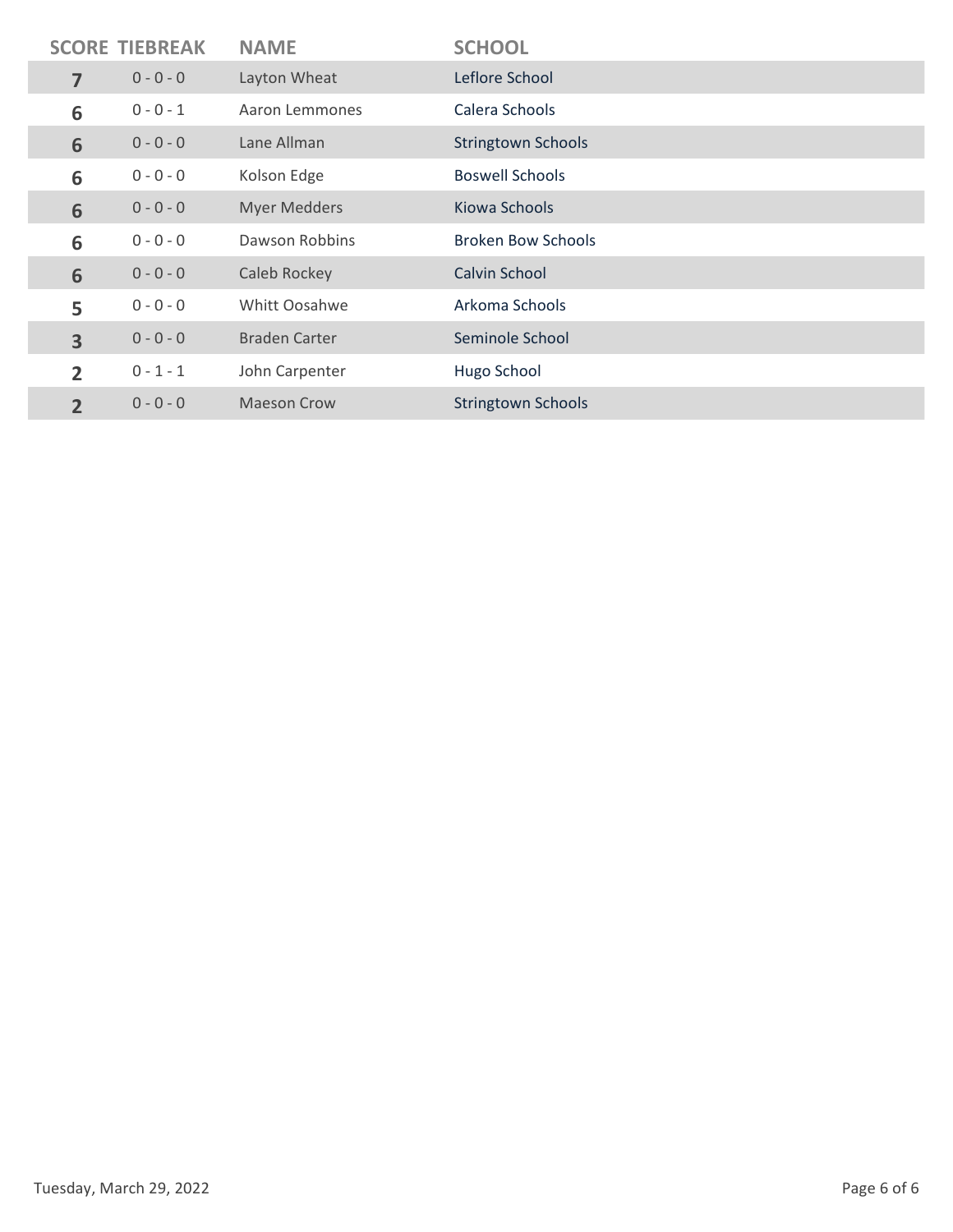### Junior Team Totals

#### **SCORE SCHOOL**

I

| <b>111</b> | <b>Battiest Schools</b>  |
|------------|--------------------------|
| 81         | <b>Bethel Schools</b>    |
| 62         | <b>McCurtain Schools</b> |
| 45         | Arkoma Schools           |
| 43         | <b>Valliant Schools</b>  |
| 11         | Haileyville Schools      |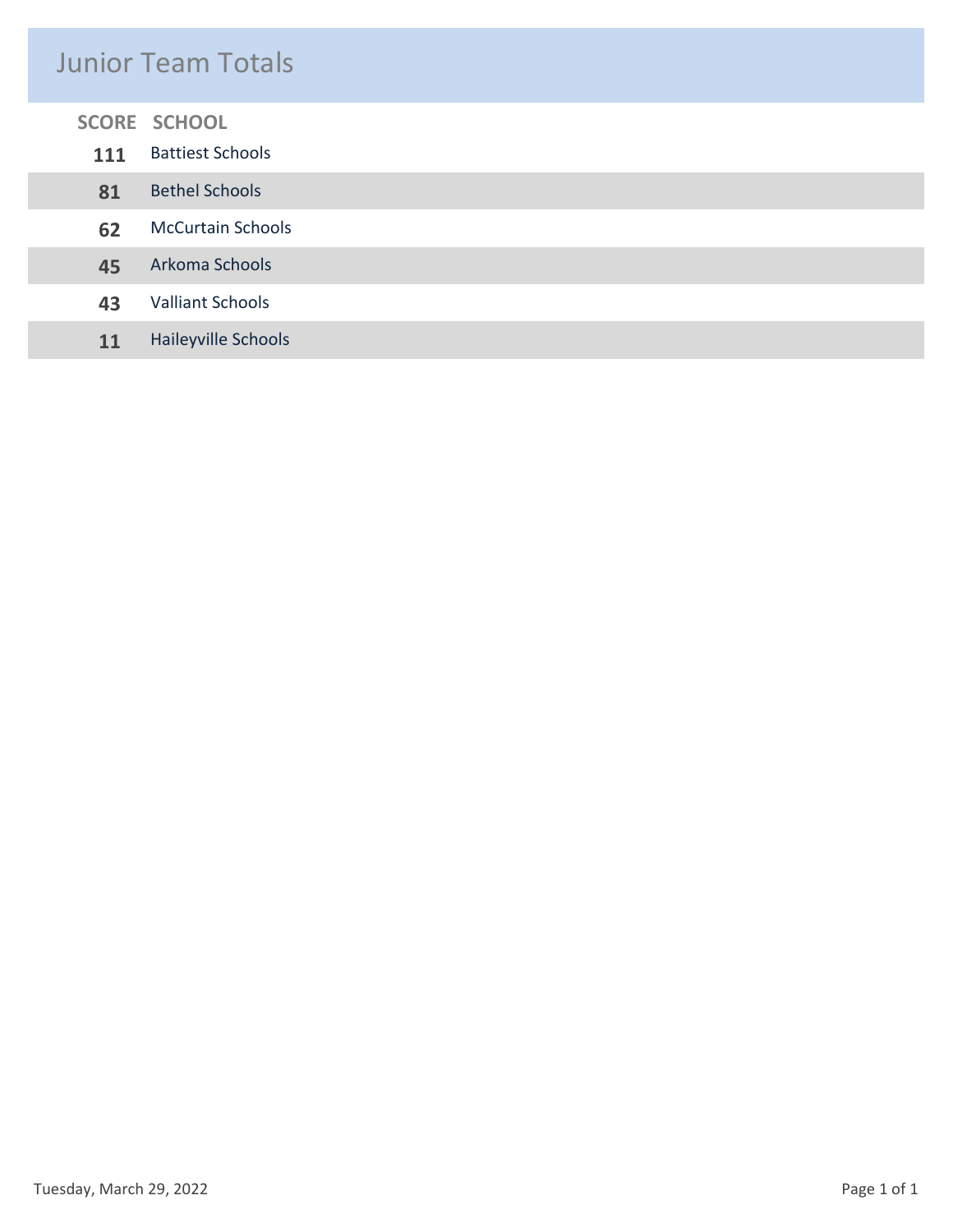|                         | <b>Junior Female Individuals</b> |                        |                           |  |
|-------------------------|----------------------------------|------------------------|---------------------------|--|
|                         | <b>SCORE TIEBREAK</b>            | <b>NAME</b>            | <b>SCHOOL</b>             |  |
| 13                      | $1 - 0 - 0$                      | <b>Miley Seymour</b>   | <b>Battiest Schools</b>   |  |
| 13                      | $0 - 2 - 1$                      | <b>JALYN MONK</b>      | <b>Valliant Schools</b>   |  |
| 11                      | $2 - 1 - 0$                      | Soraya Smith           | <b>Bennington Schools</b> |  |
| 10                      | $2 - 0 - 0$                      | Raelee Churchwell      | Eagletown Schools         |  |
| 10                      | $0 - 0 - 0$                      | Melina Gentry          | <b>Bethel Schools</b>     |  |
| 6                       | $0 - 1 - 0$                      | <b>Brystol Boone</b>   | <b>Bethel Schools</b>     |  |
| 5                       | $1 - 0 - 0$                      | <b>Emalee Plemmons</b> | <b>Battiest Schools</b>   |  |
| 5                       | $0 - 0 - 1$                      | Makenlyn Westbrook     | <b>Haworth Schools</b>    |  |
| 5                       | $0 - 0 - 0$                      | <b>LANDI COULTER</b>   | <b>Valliant Schools</b>   |  |
| $\overline{\mathbf{3}}$ | $0 - 0 - 0$                      | Jasmine Pina           | <b>Rock Creek School</b>  |  |
| 1                       | $0 - 0 - 0$                      | <b>Trinity Barnes</b>  | Achille Schools           |  |
| 0                       | $0 - 0 - 0$                      | <b>Haleigh Hall</b>    | <b>Battiest Schools</b>   |  |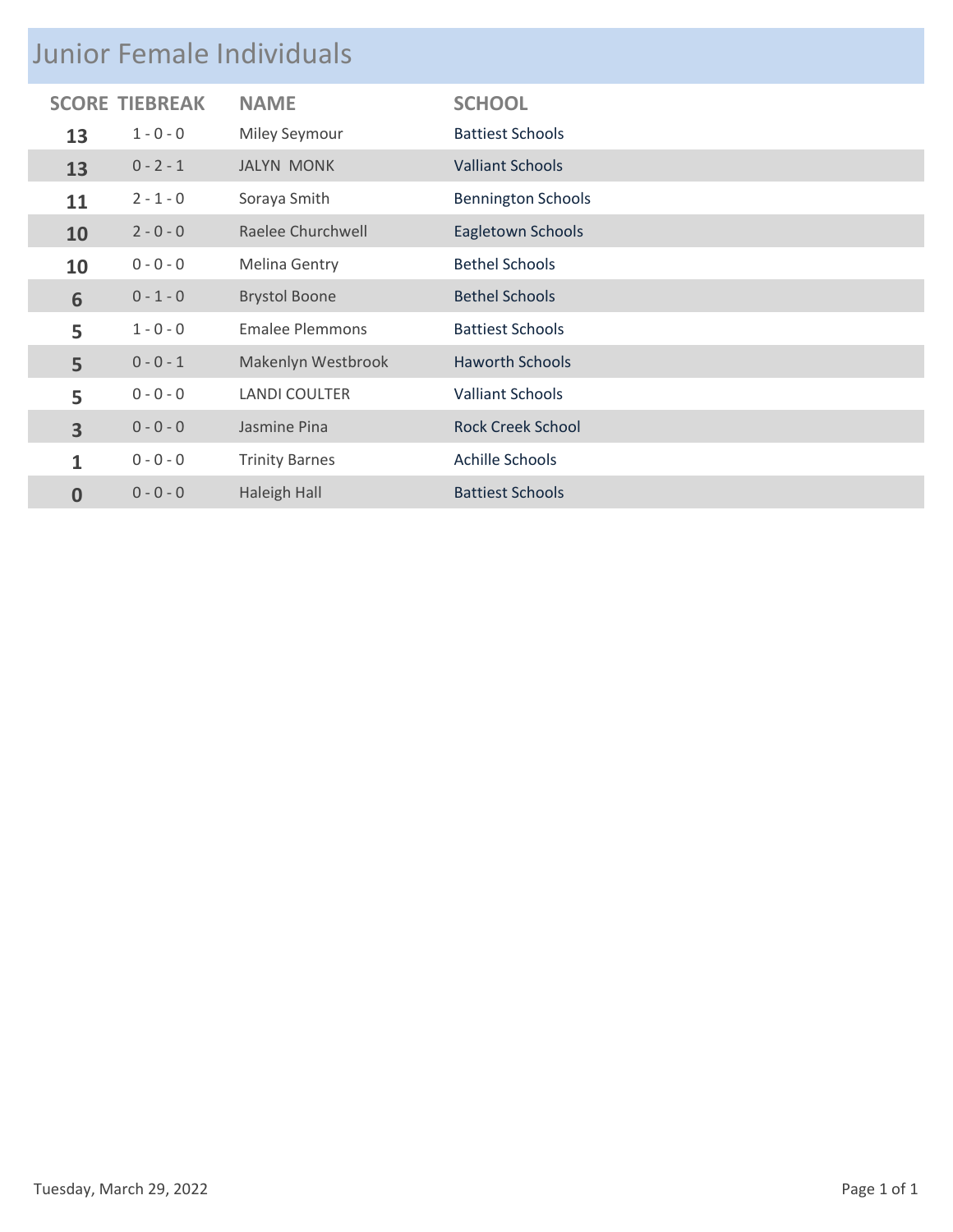## Junior Male Individuals

|    |             | <b>NAME</b>           | <b>SCHOOL</b>             |
|----|-------------|-----------------------|---------------------------|
| 20 | $2 - 3 - 7$ | Gage Bennett          | Calera Schools            |
| 19 | $0 - 1 - 4$ | Cason Leonard         | Eagletown Schools         |
| 18 | $2 - 4 - 0$ | <b>Kason Smalling</b> | <b>Battiest Schools</b>   |
| 18 | $0 - 0 - 1$ | Cayden Carpenter      | <b>Bethel Schools</b>     |
| 17 | $5 - 0 - 0$ | <b>Tristan Hall</b>   | <b>Rock Creek School</b>  |
| 17 | $3 - 0 - 5$ | Lex Carlton           | Calera Schools            |
| 17 | $1 - 2 - 0$ | Jacob Eastwood        | <b>Boswell Schools</b>    |
| 16 | $2 - 1 - 2$ | <b>Weston Henry</b>   | <b>Bethel Schools</b>     |
| 16 | $0 - 5 - 4$ | <b>Haston Dowty</b>   | <b>Battiest Schools</b>   |
| 16 | $0 - 4 - 2$ | <b>Keith Niles</b>    | Arkoma Schools            |
| 16 | $0 - 3 - 1$ | <b>Weston Flowers</b> | <b>Rock Creek School</b>  |
| 16 | $0 - 1 - 0$ | Kutter Boone          | <b>Bethel Schools</b>     |
| 15 | $0 - 1 - 0$ | Isaias Garcia         | <b>Bethel Schools</b>     |
| 15 | $0 - 1 - 0$ | Kaison Roath          | <b>Battiest Schools</b>   |
| 14 | $2 - 0 - 1$ | <b>Mason Williams</b> | <b>Battiest Schools</b>   |
| 14 | $1 - 2 - 0$ | <b>Braxton Reese</b>  | <b>Colbert Schools</b>    |
| 14 | $0 - 3 - 0$ | <b>Bryer Bloxham</b>  | <b>McCurtain Schools</b>  |
| 13 | $1 - 5 - 0$ | Aiden Husted          | Arkoma Schools            |
| 13 | $1 - 3 - 1$ | <b>Rusty Baker</b>    | Hugo School               |
| 13 | $1 - 2 - 3$ | <b>Briar Fincher</b>  | <b>Caney Schools</b>      |
| 13 | $0 - 3 - 0$ | Laykin Harmon         | <b>Valliant Schools</b>   |
| 13 | $0 - 1 - 0$ | <b>Beau Willis</b>    | <b>Strother Schools</b>   |
| 12 | $3 - 0 - 2$ | Jackson Blaylock      | <b>McCurtain Schools</b>  |
| 12 | $2 - 1 - 0$ | <b>Brier James</b>    | <b>Strother Schools</b>   |
| 12 | $1 - 1 - 1$ | <b>Brier Petty</b>    | <b>McCurtain Schools</b>  |
| 12 | $1 - 1 - 0$ | <b>Braxton Weger</b>  | Calera Schools            |
| 12 | $1 - 0 - 0$ | Bradyn Barnett        | <b>Colbert Schools</b>    |
| 12 | $1 - 0 - 0$ | Ashton Barnhill       | <b>Achille Schools</b>    |
| 12 | $0 - 2 - 1$ | Nathaniel Naron       | <b>Achille Schools</b>    |
| 12 | $0 - 2 - 1$ | Eli Yates             | Arkoma Schools            |
| 12 | $0 - 0 - 2$ | Rylan Hanks           | <b>Broken Bow Schools</b> |
|    |             | <b>SCORE TIEBREAK</b> |                           |